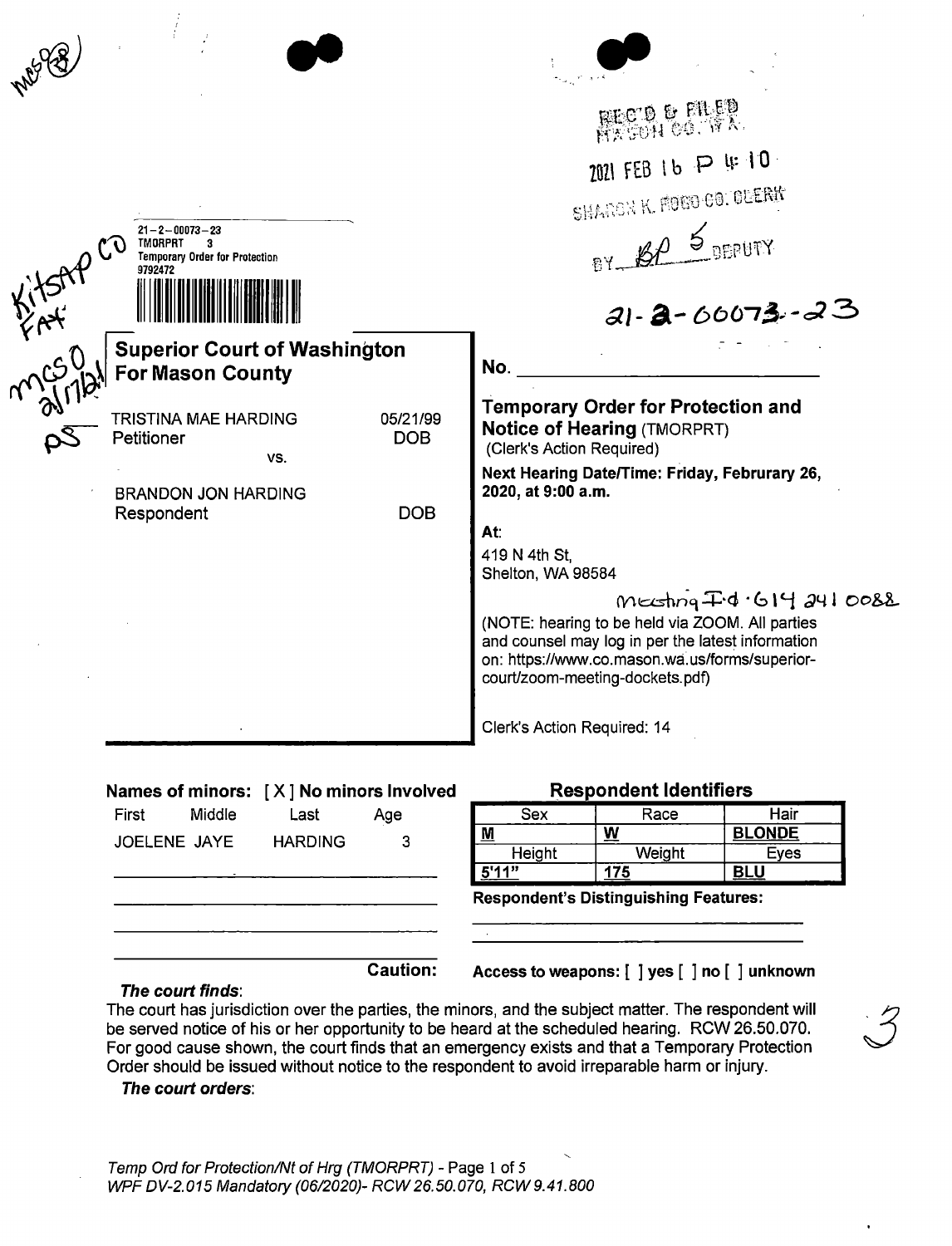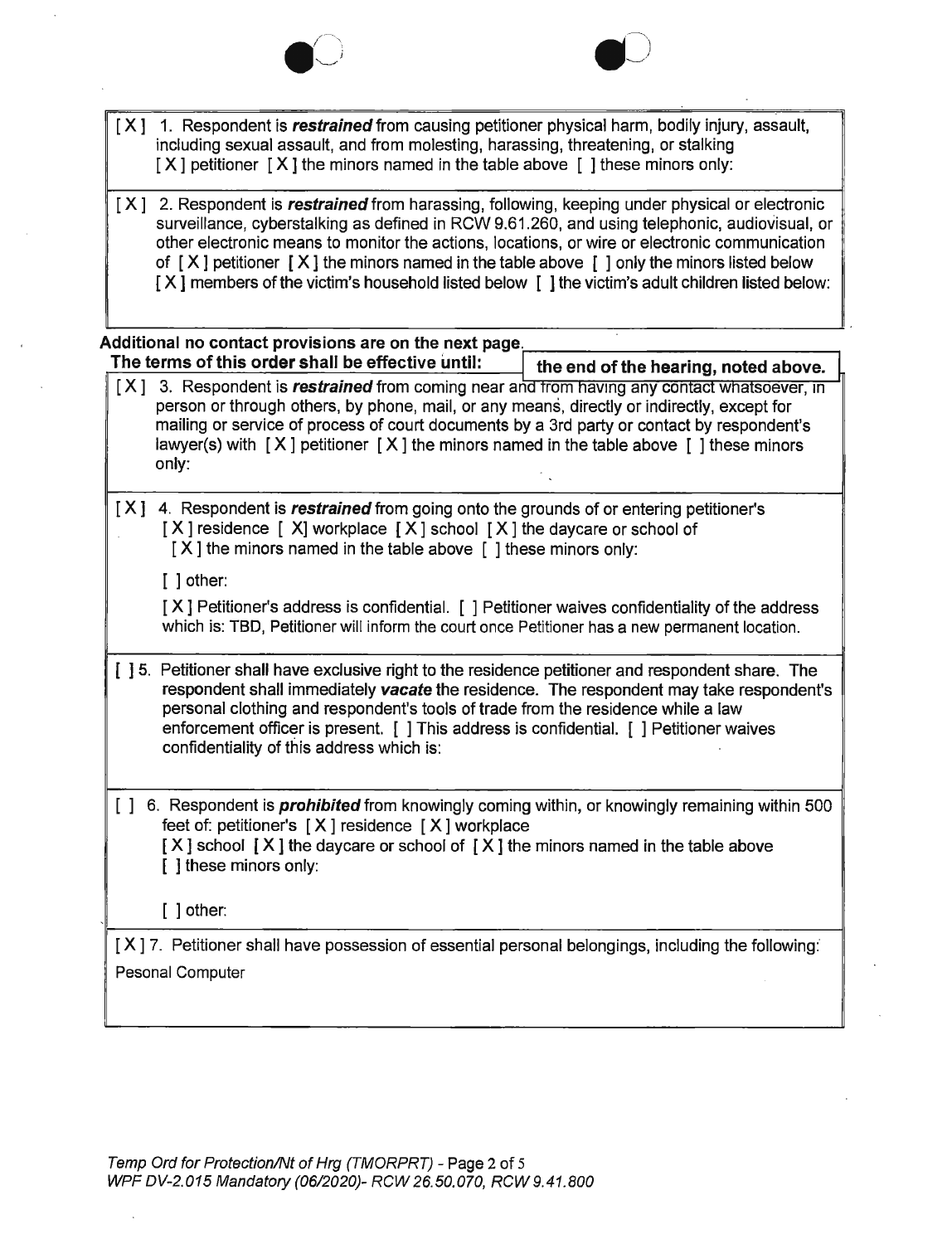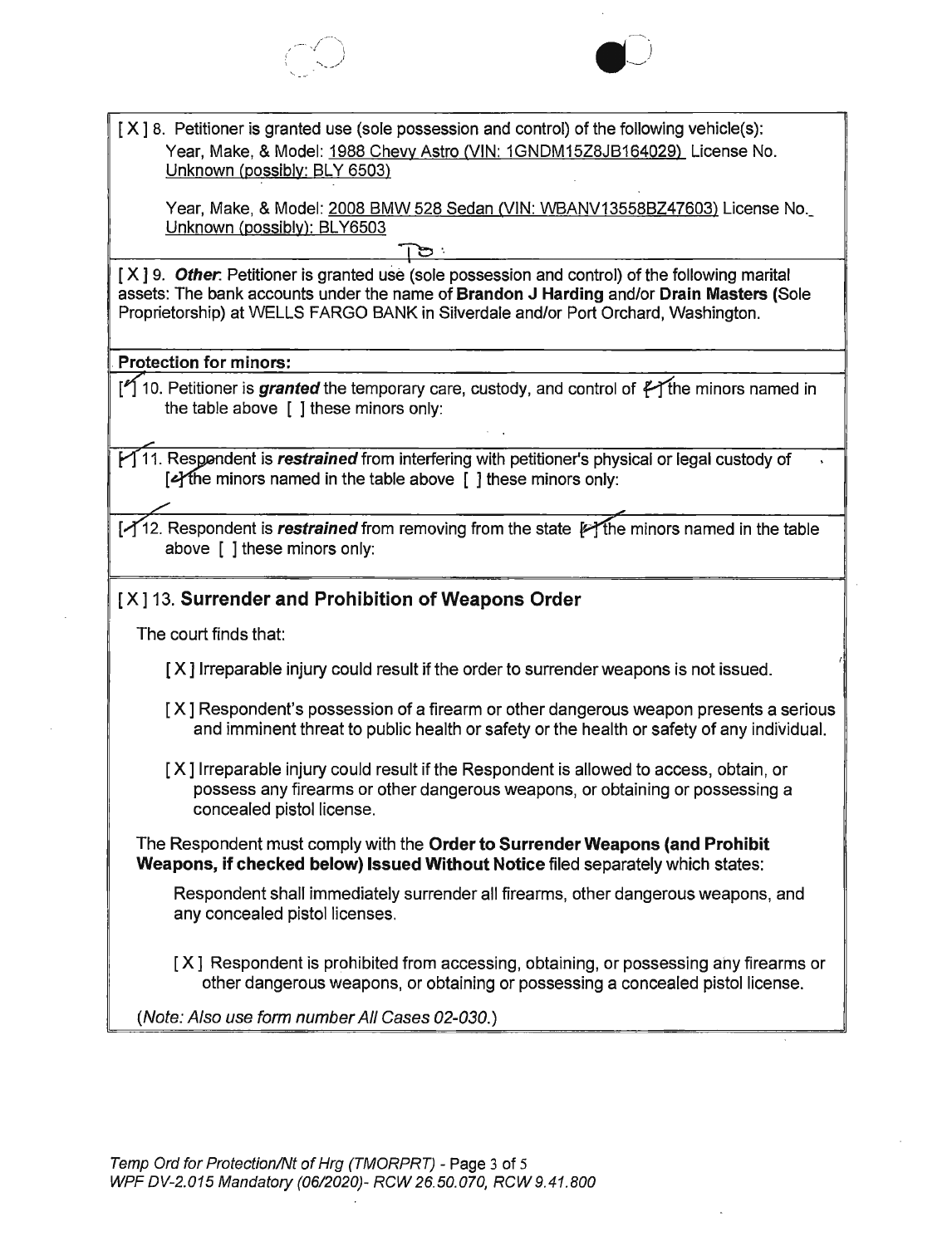



The respondent is directed to appear and show cause why this temporary order should not be made effective for one year or more and why the court should not order the relief requested by the petitioner or other relief which may include electronic monitoring, payment of costs, and treatment. **Failure to Appear at the Hearing May Result in the Court Granting Such Relief. The Next Hearing Date is Shown on Page One.** 

**Warnings to Respondent**. A violation of provisions 1 through 6 of this order with actual notice of its terms is a criminal offense under chapter 26.50 RCW and will subject you to arrest. If the violation of the protection order involves travel across a state line or the boundary of a tribal jurisdiction, or involves conduct within the special maritime and territorial jurisdiction of the United States, which includes tribal lands, you may be subject to criminal prosecution in federal court under 18 U.S.C. § 2261, 2261A, or. 2262.

A violation of provisions 1 through 6 of this order is a gross misdemeanor unless one of the following conditions apply: Any assault that is a violation of this order and that does not amount to assault in the first degree or second degree under RCW 9A.36.011 or 9A.36.021 is a class C felony. Any conduct in violation of this order that is reckless and creates a substantial risk of death or serious physical injury to another person is a class C felony. Also, a violation of this order is a class C felony if you have at least two previous convictions for violating a protection order issued under Titles 7, 10, 26 or 74 RCW.

If the court issues a final protection order, and your relationship to the petitioner is that of spouse or former spouse, parent of a common child, or former or current cohabitant as intimate partner, including a current or former registered domestic partner, you may not possess a firearm or ammunition for as long as that final protection order is in effect. 18 U.S.C. § 922(9)(8). A violation of this federal firearms law carries a maximum possible penalty of 10 years in prison and a \$250,000 fine . An exception exists for law enforcement officers and military personnel when carrying department/government-issued firearms. 18 U.S.C. § 925(a)(1 ). If you are convicted of an offense of domestic violence, you will be forbidden for life from possessing a firearm or ammunition. 18 U.S.C. § 922(g)(9); RCW 9.41.040.

**You Can Be Arrested Even if the Person or Persons Who Obtained the Order Invite or Allow You to Violate the Order's Prohibitions .** You have the sole responsibility to avoid or refrain from violating the order's provisions. Only the court can change the order upon written application.

Pursuant to 18 U.S.C. § 2265, a court in any of the 50 states, the District of Columbia, Puerto Rico, any United States territory, and any tribal land within the United States shall accord full faith and credit to the order.

**Warning:** A person may be guilty of custodial interference in the second degree if they violate provisions 10, 11, or 12.

### **Washington Crime Information Center (WACIC) Date Entry**

It is further ordered that the clerk of the court shall forward a copy of this order on or before the next judicial day to Mason [ **X** ] County Sheriffs Office [ ] Police Department **Where Petitioner Lives**  which shall enter it into WACIC.

#### **14. Service**

- [X] The clerk of the court shall also electronically forward a copy of this order on or before the next judicial day to **RESPERT 12 County Sheriffs Office** [ ] Police Department **Where Respondent Lives** which shall personally serve the respondent with a copy of this order and shall promptly complete and return to this court proof of service.
- [ ] (Only if surrender of weapons not ordered) Petitioner has made private arrangements for service of this order.